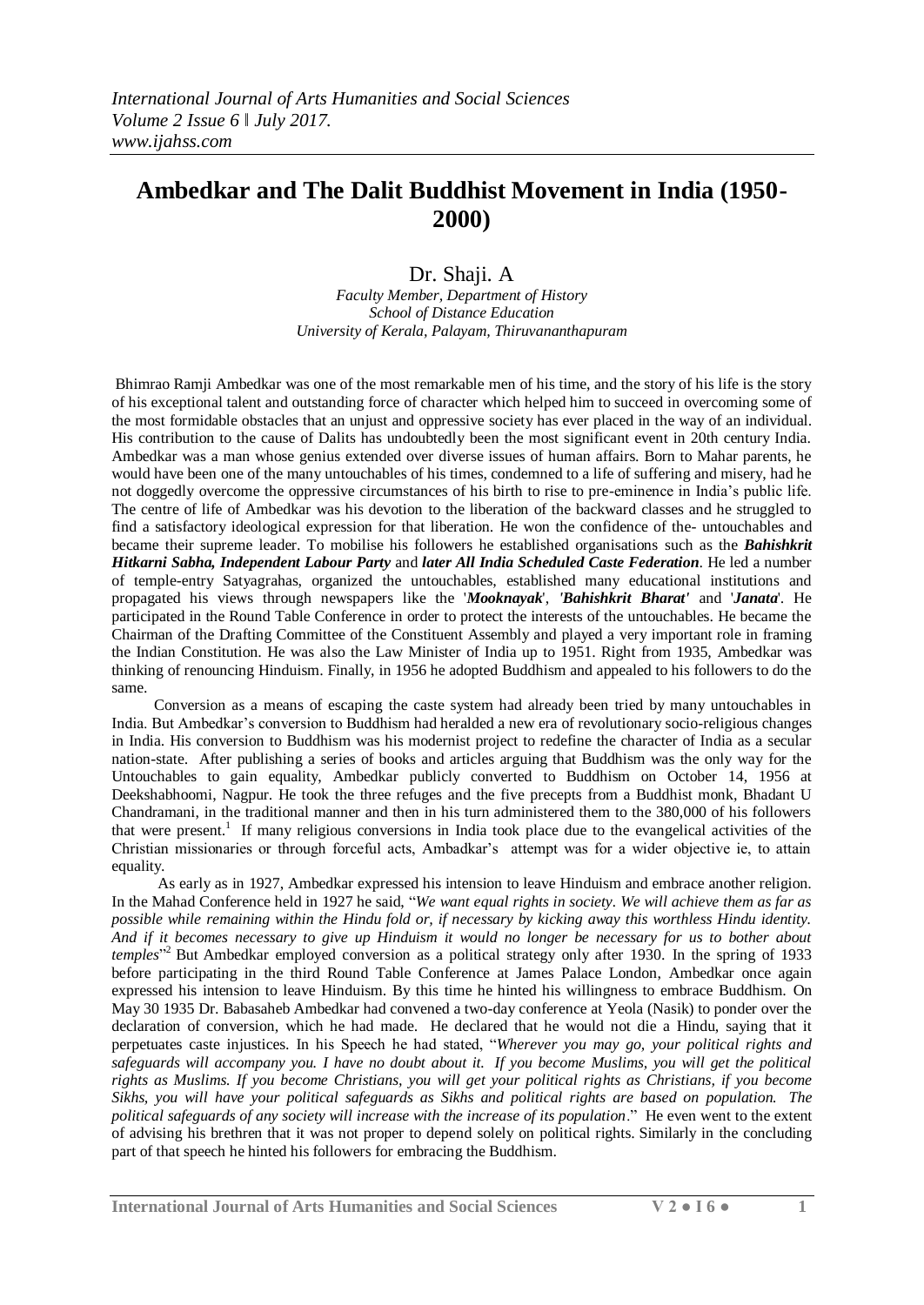Ambedkar was approached by various leaders of different denominations and faiths. Meetings were held to discuss the question of Dalit religion and the pros and cons of conversion. On May 22, 1936, an "All Religious Conference" was held at [Lucknow.](http://en.wikipedia.org/wiki/Lucknow) It was attended by prominent Dalit leaders including [Jagjivan](http://en.wikipedia.org/wiki/Jagjivan_Ram)  [Ram,](http://en.wikipedia.org/wiki/Jagjivan_Ram) though Ambedkar could not attend it. At the conference, Muslim, Christian, Sikh, and Buddhist representatives presented the tenets of their respective religions in an effort to win over Dalits. Buddhist monk [Lokanatha](http://en.wikipedia.org/wiki/Lokanatha_%28Italian_Buddhist_Monk%29) visited Ambedkar's residence at [Dadar](http://en.wikipedia.org/wiki/Dadar) on June 10, 1936 and tried to persuade him to embrace Buddhism. Later in an interview to the Press, Lokanatha said that Ambedkar was impressed with Buddhism and that his own ambition was to convert all Dalits to Buddhism. In 1937, Lokanatha published a pamphlet *Buddhism Will Make You Free*, dedicated to the "Depressed Classes" of India from his press in Ceylon. In early 1940s, Ambedkar visited Acharya Ishvardatt Medharthi's Buddhpuri School in Kanpur. Medharthi had earlier been initiated into Buddhism by [Lokanatha,](http://en.wikipedia.org/wiki/Lokanatha_%28Italian_Buddhist_Monk%29) and by the mid-1940s, he had close contacts with Ambedkar. For a short while, Ambedkar also took Pali classes from Medharthi in [Delhi.](http://en.wikipedia.org/wiki/Delhi) In the Yeola conference he said, *"The disabilities we have suffered and the indignities we had to put up with, were the result of our being the members of the Hindu community. Will it not be better for us to leave that fold and ambrace a new faith that would give us equal status, a secure position and rightful treatment? I advise you to severe your connection with Hinduism and to embrace any other religion. But in doing so, be careful in choosing the new faith and see that equality of treatment, status and opportunity will be guaranteed to you unreservedly. Unfortunately I was born a Hindu untouchable. It was beyond my power to prevent that, but I declare that it is within my power to refuse to live under ignoble and humiliating condition. I solemnly assure you that I will not die a Hindu*."<sup>3</sup>

 Ever since the 1935 Depressed Classes Conference, when he had shocked Hindu India with the declaration that though he had been born a Hindu he did not intend to die one, Ambedkar had been giving earnest consideration to the question of conversion. Further consideration made him increasingly convinced that there was no future for the Untouchables within Hinduism, that they would have to adopt another religion, and that the best religion for them to adopt was Buddhism. Some scholars think that John Dewey, the American philosopher who was his teacher, influenced him. In 1950 he visited Sri Lanka at the invitation of the Young Men's Buddhist Association, Colombo, where he addressed a meeting of the World Fellowship of Buddhists in Kandy and appealed to the Untouchables of Sri Lanka to embrace Buddhism. In 1951, he wrote an article defending the Buddha against the charge that he had been responsible for the decrease in women's status in ancient India. The same year, he compiled the Bauddha Upasana Patha, a small collection of Buddhist devotional texts. In 1955, he founded the Bharatiya Bauddha Mahasabha or Buddhist Society of India. Addressing the thousands of Untouchables who had assembled for the occasion, he declared that henceforth he would devote himself to the propagation of Buddhism in India. He also announced that he was writing a book, ‗*The Buddha and His Dhamma'*, explaining the tenets of Buddhism in simple language for the benefit of the common man.<sup>4</sup>

 After the Yeola Conference and the Depressed Class Conference, the next major step taken by Ambedkar towards his conversion activity was the conference held at Bombay on 31 may 1936. This was a meeting convened by him to gain support for the conversion. He mainly aimed at the conversion of the mahar caste. As a profound lifelong student of anthropology Dr. Babasaheb Ambedkar made a remarkable discovery that the Mahar people are originally ancient Buddhist people of India. They have been forced outside a village to live like an outcast as they refused to leave Buddhist practices and eventually they were made into untouchables. He wrote a scholarly book on this topic- *Who Were Sudras?* How they became Untouchables. Ambedkar declared in Bombay, "Our aim is to gain freedom. We are not interested in anything else at the moment. If we can gain *freedom from the conversion, why should we shoulder the responsibility of the reform of Hindu religion? And why should we waste our energy, time, labour and money on that? Let there be no misunderstanding that the object of our struggle is our liberation from Hinduism and not reform of Hinduism. The aim of our movement is to achieve freedom, social, economic and religious for the untouchables. So far as untouchables are concerned*  this freedom cannot be achieved except through conversion."<sup>5</sup>

After meetings with the Sri Lankan Buddhist monk [Hammalawa Saddhatissa](../../../../Desktop/Documents/Important%20documents/medwiki/Hammalawa_Saddhatissa), Ambedkar organised a formal public ceremony for himself and his supporters in [Nagpur](../../../../Desktop/Documents/Important%20documents/medwiki/Nagpur) on October 14, 1956. Accepting the [Three](../../../../Desktop/Documents/Important%20documents/medwiki/Three_Jewels)  [Refuges](../../../../Desktop/Documents/Important%20documents/medwiki/Three_Jewels) and [Five Precepts](../../../../Desktop/Documents/Important%20documents/medwiki/The_Five_Precepts) from a Buddhist [monk](../../../../Desktop/Documents/Important%20documents/medwiki/Bhikkhu) in the traditional manner, Ambedkar completed his own conversion. He then proceeded to convert a large number (some 500,000) of his supporters who were gathered around him. He prescribed the [22 Vows](../../../../Desktop/Documents/Important%20documents/medwiki/22_Vows) for these converts, after the Three Jewels and Five Precepts.<sup>6</sup> He then traveled to [Kathmandu](../../../../Desktop/Documents/Important%20documents/medwiki/Kathmandu) in [Nepal](../../../../Desktop/Documents/Important%20documents/medwiki/Nepal) to attend the Fourth World Buddhist Conference. His work on *The Buddha or*  Karl Marx and "*Revolution and Counter-Revolution in Ancient India*" remained incomplete. Unfortunately Ambedkar died on 6 December 1956. Although Ambedkar had been a Buddhist for only seven weeks, during that period he probably did more for the promotion of Buddhism than any other Indian since Ashoka. At the time of his death three quarters of a million Untouchables had become Buddhists, and in the months that followed hundreds of thousands more took the same step-despite the uncertainty and confusion that had been created by the sudden loss of their leader. His conversion to Buddhism shook India and gave an enormous sense

**International Journal of Arts Humanities and Social Sciences V 2 ● I 6 ● 2**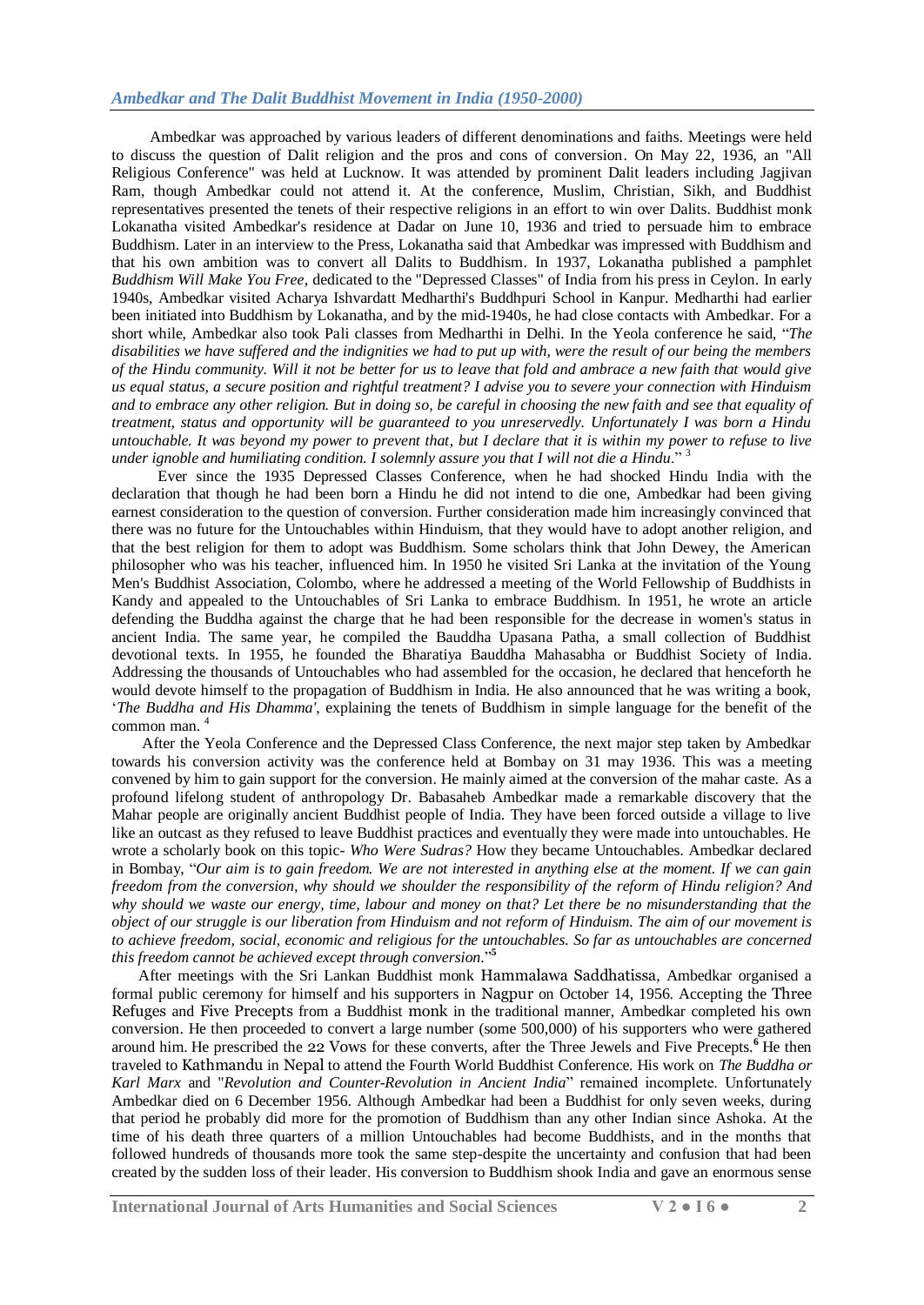of pride to the Dalits. It also strengthened the liberals among caste Hindus who were ashamed of the practice of untouchability in India and oppressions of the Dalits. The socialist and the communist trends in India were also strengthened.

 Dr. Ambedkar's role as a prominent constitution maker of India is quite well known. However, his views on religion, particularly his reasons for renouncing Hinduism, the religion of his birth, are not as widely known. Ambedkar who was born in an "untouchable" family carried on a relentless battle against untouchability throughout his adult life. In the last part of his life, he renounced Hinduism and became a Buddhist. A detailed answer to the question of his conversion can be obtained by studying his The Buddha and His Dhamma, Annihilation of Caste, Philosophy of Hinduism, Riddles in Hinduism etc. Nonetheless, some of his articles, speeches and interviews before and after his conversion to Buddhism throw some light on this question. Before Ambedkar's conversion, the question of caste was understood as an internal affair of Hinduism and its solution was imagined to be largely restricted within the boundaries of Hindu social reforms as proposed by Gandhi.**<sup>7</sup>** Against such an imagination, Dr. Ambedkar took a radical stance by proposing two varied alternatives for social transformation. Firstly he proposed a constitutional state based on the universal values of social justice, liberty and equality. The second was of conversion to Buddhism which was his modernist project to redefine the character of India as a secular nation-state. However, many took his call for conversion with skepticism, as they were not aware of the necessity of a new religion for the Dalits in a modern nation-state.

 It was the firm belief of Babasaheb Ambedkar that the social revolution in India is possible only by the annihilation of caste and discarding the social disorder based on mythical Brahmanical superiority. He believed that the caste system based on graded social hierarchy is the backbone of Hinduism. He therefore wanted to denounce the Hinduism. He made an in depth study of different religions before making a decision to embrace the Buddhism. Ambedkar said, "I thought for long that we could rid the Hindu society of its evils and get the *depressed classes incorporated into it on terms of equality. That motive inspired the Mahad Chaudar Tank satyagraha and the Nasik temple entry satyagraha. With that object in mind we burned the Manu smriti and performed mass thread ceremonies. Experience has taught me better. I stand today absolutely convinced that for the depressed classes there can be no equality among the Hindus because on inequality rest the foundations*  of Hinduism. We no longer want to be part of the Hindu society."<sup>8</sup> Ambedkar was dead against untouchability practiced by the Hindus. He never hesitated in saying, "*Untouchability, is a kind of disease of the Hindus. It is a mental twist. I do not know how my friend is going to untwist the twist which the Hindus have got for thousands*  of years unless they are all sent to some kind of hospital." <sup>9</sup> For Dr. Ambedkar, nothing in his long, distinguished career could convince him that the socio-cultural dynamics of Hinduism would ever offer Dalits a way out of "untouchability," disenfranchisement, poverty and social stigma.

 Ambedkar firmly believed that there was no possibility of salvation for the untouchables so long as they remained in the Hindu fold. He was not against the annihilation of religion because to him religion was a source of power. He argued that "*religion is necessary for people in distress. The poor man lives on hope. The source of life is hope. If the hope of life is destroyed how will life go on?* <sup>10</sup> According to Ambedkar "*Religion must be mainly a matter of principles only. It cannot be a matter of rules. The moment it degenerates into rules, it ceases to be a religion, as it kills responsibility which is an essence of the true religious act*." <sup>11</sup> According to him Hinduism is a religion of rules, a compendium of ritual regulations which are based on caste ideology of hierarchy and untouchability. He was very particular to the point that political and constitutional reform cannot succeed unless it is preceded by social reform aimed at the eradication of untouchabilty. To him caste cannot be reformed and only annihilated. The annihilation of caste implies the abolition of Hindu ideology particularly as it was formulated in the sastras and smritis. Caste is fundamentally a state of mind which is systematized in these scriptures. It must be recognized that Hindus observed caste not because they are deeply religious. Ambedkar exhorted to his followers that the enemy that they must grapple with is not the people who observe caste, but the sastras that teach them the religion of caste.  $^{12}$  In the opinion of Ambedkar the Hindu religious belief that "All human beings are not born equal "creates caste-based discrimination against the Dalits that leads to various forms of violence against them including public humiliation, torture, rape, beating and killing. He said, *"*A people and their religion must be judged by social standards based on social ethics. No other standard would have any meaning if religion is held to be necessary good for the well being of the people*"* 13

 Ambedkar felt that Hindu religion has been taken over by the Upper Class people. Their centuries old domination and discrimination polluted their minds and acts. No dignified life is possible for the people who live in the lower strata of the social order. Hence he advocated the right of choosing one's religion where one feels that dignified life is possible and human values are respected. He wished to replace the religion of principles with a religion of principles which will be the basis for civil government. According to him the new religion must uphold the principles of liberty, equality and fraternity and he identified Buddhism as the true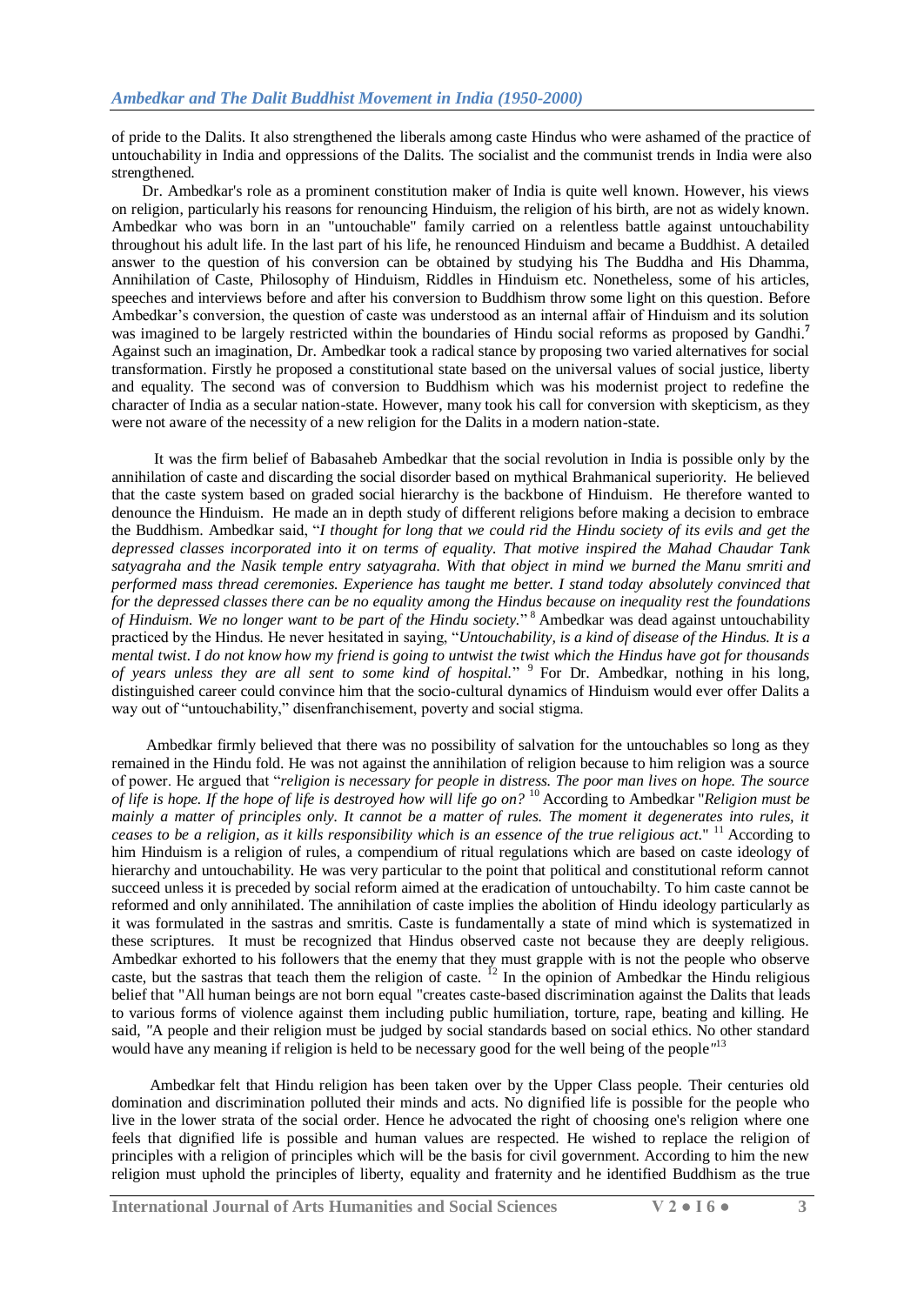religion. Ambedkar pointed out that caste had made Hindu society stagnant. Due to this system, Hindu society is unable to accommodate outsiders. This drawback poses permanent problems for integration. Even internally, the Hindu society fails to satisfy the test of a homogeneous society. It is only a conglomeration of different castes. Caste is an obstacle in the growth of national spirit and it perpetrates injustice on the lower castes. This has resulted in moral degradation and demoralisation of the lower castes. The caste system has dehumanized them thoroughly. Therefore according to Ambedkar the battle for the removal of untouchability becomes the battle for human rights and justice.

 Ambedkar disagreed with the suggestion that caste stratification arose through racial, colour or occupational factors. According to him caste inequalities were social and not racial origin. Unlike the leaders of all other untouchable movements, he refused to claim that untouchables were adi dravida or adi-dharmas. He stressed that they were the same racial background as other Indians. Since the position of untouchables in the society was not racial but social it is amenable to change. He emphasized the destruction of caste as a prerequisite to economic equality and socialism. In fact, he argued that in the Indian society, we find a mixture of various races. There fore, the idea that the untouchables belonged to some inferior or defeated race was untenable. Ambedkar argued that to meet the challenge of Buddhism, Brahminism adopted complete nonviolence, total renunciation of meat-eating and deification of the cow. In order to create self-respect among the lower castes and untouchables he tried to convince them that there is nothing shameful in their past, nothing inferior or inglorious in their heritage. To him their low status was not due to any disability on their part, but it was a result of social mechanism under the influence of Brahminism. Ambedkar argued that every Hindu is a slave of the Vedas and Shastras. He exhorted his men that in place of the unjust principle of hereditary hierarchy they must strive to establish the principles of equality, liberty and fraternity. He believed that the Dalit people would never achieve liberation, or even basic human rights, within Hinduism. Ambedkar became an arch critic of Hinduism when he characterized that religion thus, "*the religion which discriminates between its two followers is discriminatory and the religion which treats crores of its followers worse than dogs and criminals*  and adopts oppressive policy against them cannot be religion at least." <sup>14</sup> His wrath against the attitude of caste Hindus is clear when he said, "The Hindus wanted the Vedas and they sent for Vyasa, who was not a caste Hindu. The Hindus wanted an Epic and they sent for Valmiki, who was an Untouchable. The Hindus wanted a Constitution, and they sent for me."  $15$ 

 Ambedkar argued that Buddhism was the least obscurantist religion. It appreciated the spirit of equality and liberty. Removal of injustice and exploitation was the goal of Buddhism. By adopting Buddhism, the untouchables would be able to carve out a new identity for themselves. Since Hinduism gave them nothing but sufferings, by renouncing Hinduism, the untouchables would be renouncing the stigma of untouchability and bondage attached to them. In the Yeola conference Ambedkar argued that he prefered Buddhism because it gives three principles in combination, which no other religion does. Buddhism teaches prajna (understanding as against superstition and supernaturalism), karuna (love), and samata (equality). This is what man wants for a good and happy life. Neither god nor soul can save society. He also pointed out that Hinduism believes in God. Buddhism has no God. Hinduism believes in soul. According to Buddhism, there is no soul. Hinduism believes in Chaturvarnya and the caste system. Buddhism has no place for the caste system and Chaturvarnya. Ambedkar was not attracted by the philosophical and mystical basis of Buddhism which closely resembled Hinduism. But he was attracted to the moral philosophy, concept of equality, justice and humanism. Ambedkar attempted to present traditional Indian Buddhism as fully consistent with materialism, with scientific rationality, with parliamentary democracy and with the principles of equality, liberty and fraternity. To do this he asserted that Buddhism has no place for belief in the supernatural, that the doctrine of Karma is a theory of causation only, that prjna(wisdom) means the ability to think rationally and without superstition, that karuna(compassion) means the ability to love one's fellow men and to work for social justice; that the Bikshu(monk) is not merely an ascetic on his own enlightenment but a social worker dedicated to the betterment of human welfare. <sup>16</sup>

 Ambedkar asserted that Buddha's renunciation is motivated more by political exigencies rather than a desire finds the ultimate truth. Through Buddhism, Dr. Ambedkar proposed an alternative which was indigenously rooted and had the potential to support the modern liberal ethos of the new nation-state. He argued that Buddhism is not a religion but a social philosophy, which encompasses radical challenges to the social system based on caste hierarchies. He argued that "*The greatest thing that the Buddha has done is to tell the world that it can not be reformed except by the reformation of the mind of man, and the mind of the world*."Ambedkar compared Buddhism with other religions and realized it as the best for the Dalits to follow because it offered a highly rational blend of individualism with socio-political commitment, which he intended to be the basis of a new social order. Through conversion Ambedkar wished a silent revolution to transform the traditional inertia of untouchability into a politically conscious movement cutting across caste lines. Through

**International Journal of Arts Humanities and Social Sciences V 2 ● I 6 ● 4**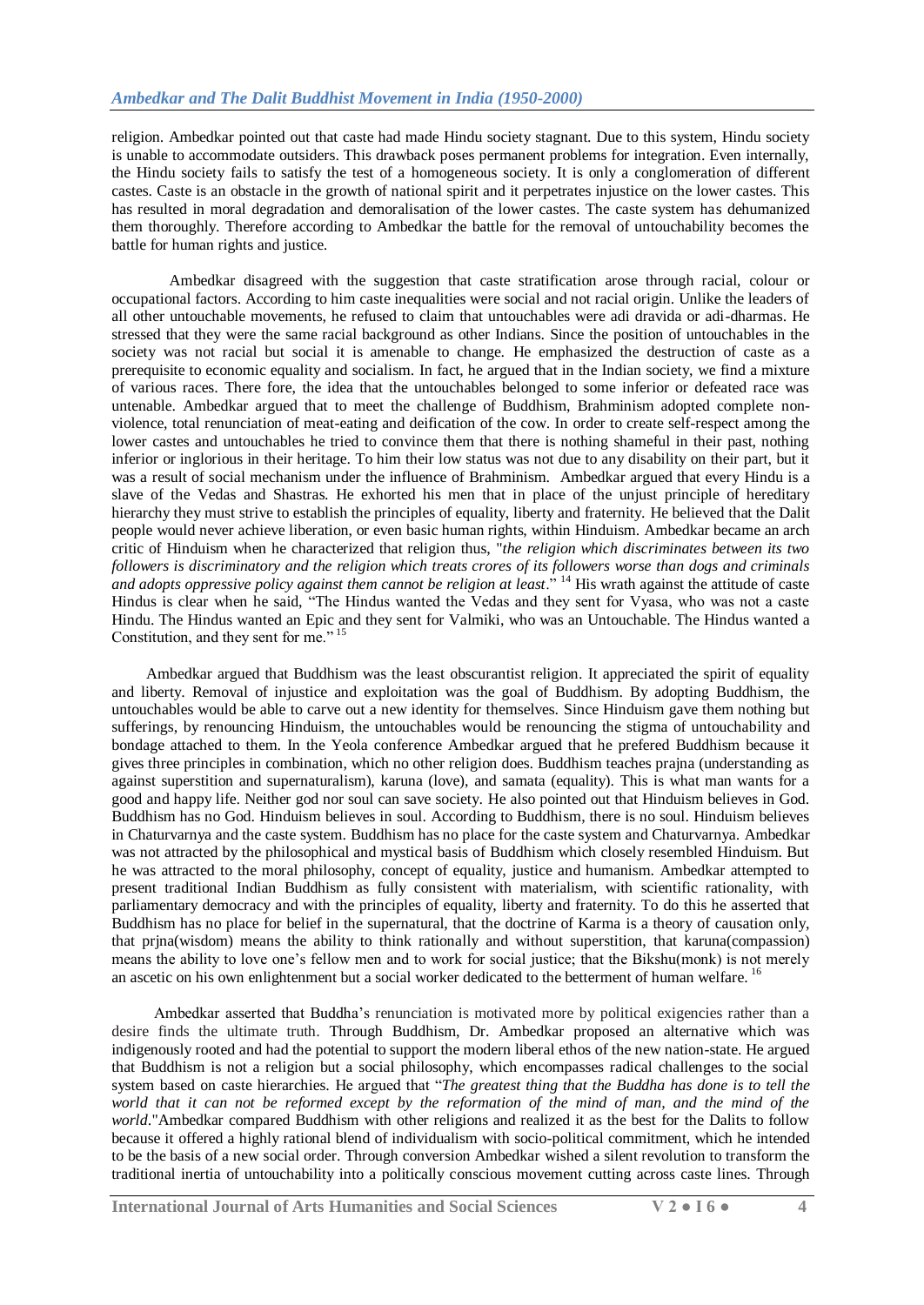this act he further dreamt a social change because he believed that the emergence of politically conscious classes might act as an agent for fundamental change in Indian society.

 The Buddhist movement was somewhat hindered by Dr. Ambedkar's death so shortly after his conversion. It did not receive the immediate mass support from the Untouchable population that Ambedkar had hoped for. According to the 2001 census, there are currently 7.95 million Buddhists in India, at least 5.83 million of whom are Buddhists in Maharashtra. This makes Buddhism the fifth-largest [religion in India](http://en.wikipedia.org/wiki/Religion_in_India) and 6% of the population of [Maharashtra.](http://en.wikipedia.org/wiki/Maharashtra) The Buddhist revival remains concentrated in two [states:](http://en.wikipedia.org/wiki/States_and_territories_of_India) Ambedkar's native [Maharashtra](http://en.wikipedia.org/wiki/Maharashtra) and [Uttar Pradesh.](http://en.wikipedia.org/wiki/Uttar_Pradesh) The Dalit Buddhist movement in Kanpur gained impetus with the arrival of Dipankar, a [Chamar](http://en.wikipedia.org/wiki/Chamar) bhikkhu, in 1980. In 2002, [Kanshi Ram,](http://en.wikipedia.org/wiki/Kanshi_Ram) a popular out-caste political leader from a [Sikh](http://en.wikipedia.org/wiki/Sikh) religious background, announced his intention to convert to Buddhism on October 14, 2006, the fiftieth anniversary of Ambedkar's conversion along with his followers. Since Ambedkar's conversion, several thousand people from different castes have converted to Buddhism in ceremonies including the twenty-two vows. The [Tamil Nadu](http://en.wikipedia.org/wiki/Tamil_Nadu) and [Gujarat](http://en.wikipedia.org/wiki/Gujarat) governments passed new laws in 2003 to ban "forced" religious conversions. These laws were later withdrawn due to heavy opposition. There are scattered survivors of the period when Buddhism flourished in India such as the Baruas of Assam, Chakmas of Bengal, the Saraks of Orissa and the Himalayan Buddhists of North-East India. Buddhist communities are found in Madya Pradesh, Uttar Pradesh and Andra Pradesh. In Maharashtra, the conversion movement has been largely confined to the Mahar subcaste, to which Dr Ambedkar himself belonged. Now it is spreading to other Maharashtrian communities. Till the 80s, Buddhism was for the educated Dalit(s) in Kanpur an individual quest. It became a mass movement when it was linked with assertive Dalit politics, first by the Dalit Panthers in the 1980s and through the BSP and Mayawati's short but poignant rule in U.P in the 1990s.

 Buddhist Dalits are militantants and at some places they have organisd the poor dalits. Despite the intent of the ideology to actualize equality and community among all dalits, the conversion has so far not led to new relations promoting emotional ties of equality among various strata of Dalits. Buddhism in India remained not simply 'Dalit' institutions, but institutions limited to specific *jatis* among Dalits. The 'post-Ambedkar Dalit movement' was ironically only that in the end—a movement of Dalits, challenging some of the deepest aspects of oppression and exploitation, but failing to show the way to transformation. The Buddhist movement of the Dalits made only half-hearted efforts to destroy caste; it has attempted and achieved some real though limited societal changes, with gains especially for the educated sections among Dalits, but it has failed to transform the society sufficiently to raise the general mass out of what is still among the most excruciating poverty in the world. Though this movement has carried forward the challenge of empowerment and brought anti-caste issues into the political agenda, it still seems unable to become a decisive political force, leaving Dalits and other suppressed caste groups forced to bargain for concessions with the dominant political parties it characterizes as *'Manuwadi',* dominated by upper castes and the ideologies of Brahmanic Hinduism. The day promised by the 'new sun' seems still far away. The contemporary Dalit politics employs caste only as an identity to fight against the authoritative brahminical hegemony. It has forgotten the legacy and suitability of the Buddhist conversion movement in fighting this battle. This politics of caste appears to be only a power struggle between competing castes. Making caste identity as the main instrument of mobilization, it actually endorses the brahminical ideology in regulating the democratic system.

## **References**

- [1.] For details of the conversion of Ambedkar to Buddhism see Omvedt, Gail. *Buddhism in India: Challenging Brahmanism and Caste.* 3rd ed. London, Sage Publications, 2003; See also Keer, Dhananjay Dr *Ambedkar Life and Mission*. Popular Prakashan, Bombay, 1990; Ahir, D.C.: *Buddhism in Modern India.* Delhi: Sri Satguru Publications, 1991. Aloysius, G.: *Religion as Emancipatory Identity. The Buddhist Movement among the Tamils under Colonialism*. New Delhi: New Age Publishers, 1998.
- [2.] Christopher Jaffrelot, *Dr Ambedkar and Untouchability*, New Delhi, Permanent Black, 2005, p. 119
- [3.] Das, Bhagwan, *Revival of Buddhism in India: Role of Dr Baba Sahib B.R. Ambedkar*. Lucknow, Dalit Today Prakashan, 1998, p. 32; See also Bellwinkel-Schempp, Maren in Jondhale, Surendra; Beltz, Johannes, 2004; *Reconstructing the World: B.R. Ambedkar and Buddhism in India*. New Delhi: OUP, 2004.
- [4.] Christopher Jaffrelot, opcit., p.120
- [5.] E. Zelliot, *Dr Ambedkar and the Mahar Movement*, University of Pensylvania,1969,p.28; See also E.Zelliot, *From Untouchable to Dalit: Essays on the Ambedkar Movement*, Delhi, Manohar, 1992; E. Zelliot, *'The Social and Political Thought of Dr. Ambedkar, in Pantham T. and Dutsch K. (eds) Political Thought in Modern India,New* Delhi, 1986; Ahir, D.C., *Buddhism in Modern India,* Delhi: Sri Satguru Publications, 1991; Das, Bhagwan, *Revival of Buddhism in India. Role of Dr Baba Sahib*

**International Journal of Arts Humanities and Social Sciences V 2 ● I 6 ● 5**